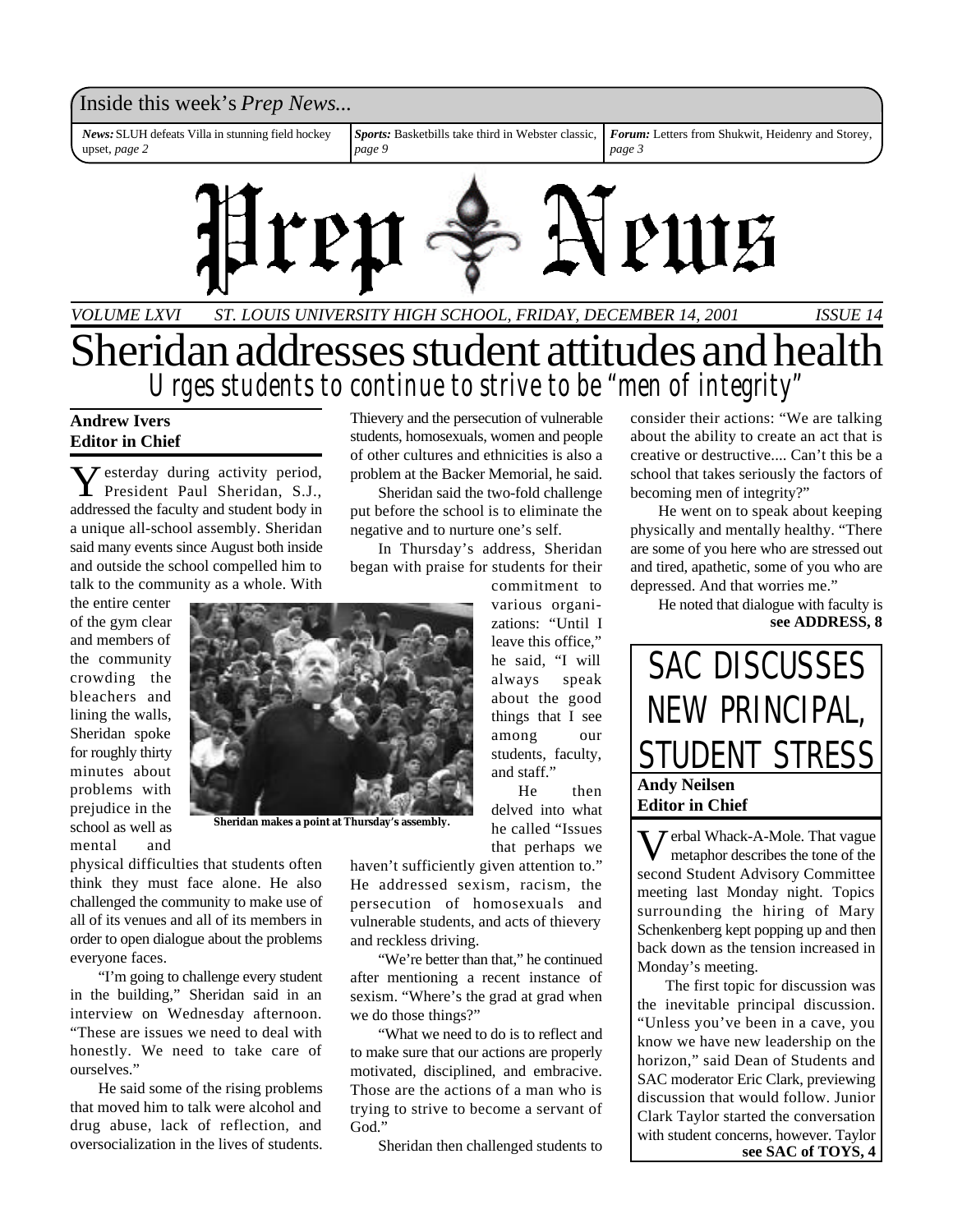# 2 **Sports News** December 14, 2001 SLUH defeats Villa for field hockey championship *Jr. Bills cap off undefeated season with state championship*

### **Brian Wacker Reporter**

 $\prod_{\alpha\in\mathbb{Z}}$ ast Saturday was a triumphant day for SLUH. The Jr. Bills claimed the Midwest Regional Field Hockey Championship with a 3-2 defeat of favorite Villa Duchense. But more importantly, they raised nearly \$500 for the Peggy Sansone Foundation, which goes to help people suffering from depression.

In what may have been the greatest upset ever pulled off by a SLUH athletic team, the motley crew of players laid claim to SLUH's second state championship of the school year.

The Jr. Bills, coming off a solid 30 minutes of preparation, outplayed the Saints, who have been practicing for their entire high school careers. "A lot of people doubted us, saying we didn't stand a chance. Well, I guess the results can speak for themselves. Ok, fine, I'll speak. We

won!" exclaimed senior Dan Klein.

After a very short briefing on the rules of the game, the Jr. Bills set out climb the Everest of field hockey. "We

were kind of scared to begin with. I mean, they had matching skirts," said Sports Commissioner Adam Shukwit. SLUH initially dominated the game, keeping the ball on Villa's side of the field for most of the first



**Kyle Banahan swats at the ball in the SLUH-Villa field hockey game**

half. About midway through the half, senior Chris Finney connected on a fifteen yard rocket that utterly perplexed the Villa goalie.

The Bills looked to add on to the 1-0

lead. But they soon found themselves in a tough position. "Big fat goalie" senior Brian Wacker was not very clear about the rules against smothering the ball with his

belly. The Saints were awarded a mandatory penalty shot. Villa senior Maggie Durbin made the most of the opportunity, tying the game 1-1 with a wrister to the top left corner. "She was set up like 7 feet from Wacker," said goalies coach

Andrew Zimmermen. "You try to stop a rock being shot at you at over 100 miles an hour."

With the game tied at halftime, **see UNDERDOGS, 6**

# ating Club cancels controversial trip to Hooters

#### **Geoff Brusca Reporter**

The Eating Club is just trying to find a<br>way to launch itself, a way to he Eating Club is just trying to find a appreciate fine food that every club member can afford. So when club moderator David Barton received a gift certificate for free wings and soda for ten at Hooters, a restaurant famous for its wings and waitresses, it seemed like the perfect venue for the free dining the club needed to promote itself.

"I wanted to take the club out to eat," Barton, a history teacher, explained. He talked to Dean of Students Eric Clark, and Clark saw no problem with the schoolendorsed trip.

The plan was to "hold a fundraiser and auction off five spots," Barton said, and take the club officers with the other places. Barton made flyers advertising the auction and posted them late last Thursday, Dec. 6.

When Barton came to school last

Friday, he had several e-mails from both male and female faculty members who were, as he put it, "concerned" about taking SLUH students to a restaurant where the servers are scantily clad and the atmosphere could be considered sexist. The e-mails expressed faculty concerns that Hooters was the wrong place for the school to advertise its club.

After reading the qualms some teachers had with his idea, Barton once again spoke to Clark. Even though Clark still thought taking students to Hooters would be acceptable, Barton took down his posters midday that Friday and cancelled the activity.

Many faculty members were worried that, as Barton pointed out, it might be "sending a message about SLUH students," if they went to Hooters, "especially with the sexism already present at the school." So the moderator sent an apology via e-mail to the faculty.

Club members were divided about the idea. Some thought that Hooters might be an inappropriate place for a sponsored trip by a school that already has problems with the treatment of and respect for women. Others were just disappointed that they wouldn't be able to eat some of St. Louis' best chicken wings for free with fellow food lovers.

But even with free wings and a club's group activities on the line, Barton still feels it was "better to cancel." In his view, since the "club is just trying to start out... (it) doesn't need bad publicity like this."

Especially with the discussion surrounding the appointment of new principal Mary Schenkenberg and the revisiting of the issue of respect for female staffers, Barton decided it wasn't worth risking the credibility and future of the club for "some silly trip to Hooters" that was "just a bad idea."

Barton urges anyone who wants to help support the Junior Billiken Fine Dining Club, either with donations of food, other gift certificates, or their membership, to see him in the history office.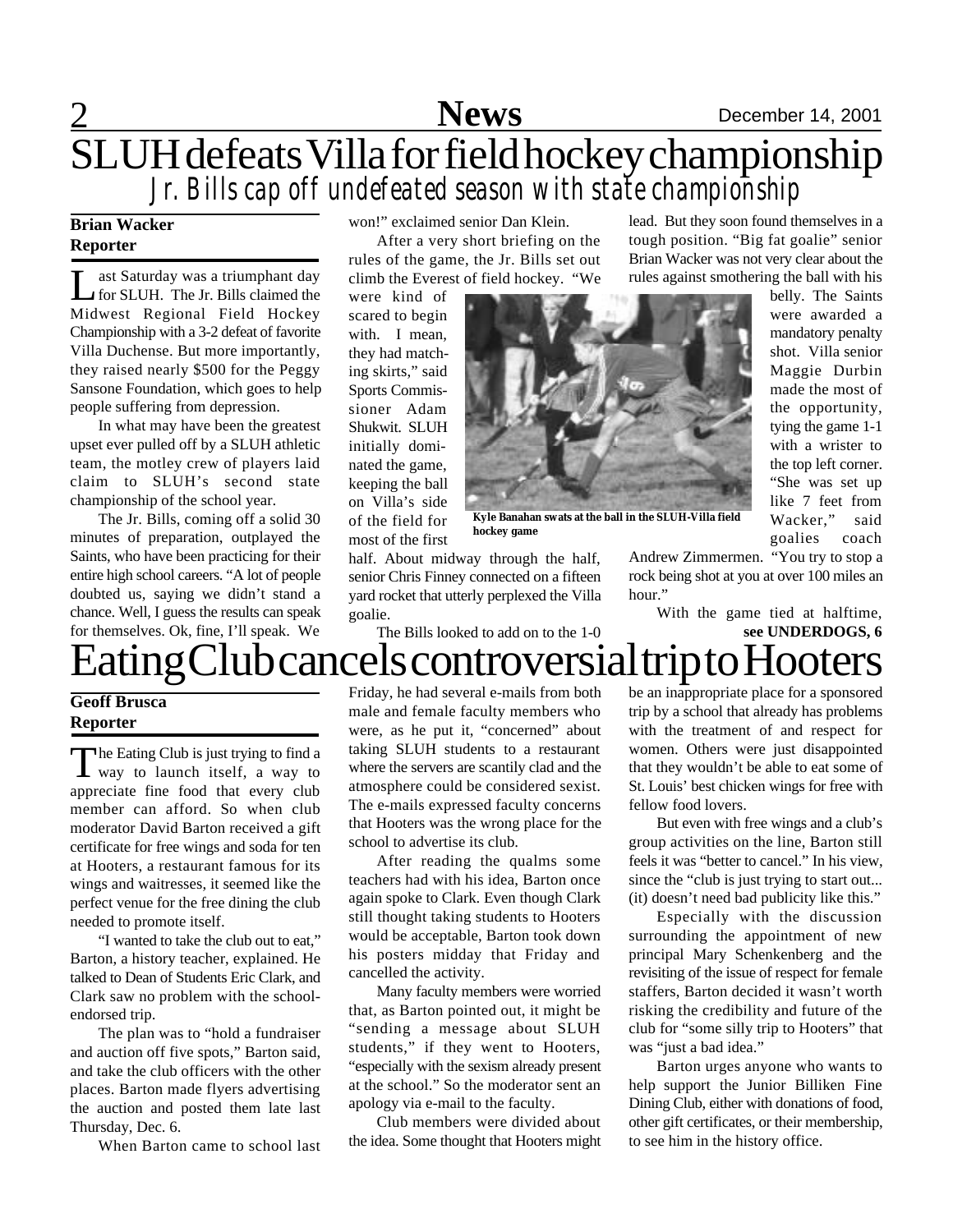# Shukwit bolsters school spirit LETTERS TO THE EDITOR

Dear SLUH Students and Faculty:

I am going to talk to you about the one thing I know a lot about: school spirit. I don't want to lecture like all the Sports Commissioners have in the past I just want to tell you some things.

Spirit cannot be compared to bears. It does not hibernate in the winter, even if teachers are loading on work. Spirit will not steal from your picnic basket. Your parents will feed you if you ask.

If you are not getting the analogy, let me break it down. Just because there isn't any football doesn't mean there aren't any other sporting events for the rest of the year. We have a very large sports night tonight. We have wrestling at MICDS at 6:00. We have basketball at CBC at 7:00. Finally, we have hockey at 8:00 at the Affton rink. With three sporting events at three different locations and three different times, I think every Junior Bill can make at least one of the events. I am going to try to make

### Heidenry thinks SLUH should focus on diversity

#### To the Editor:

During Fr. Sheridan's assembly on Thursday, he talked about the "mall minority" of SLUH students who disrespect faculty members, particularly women. While I do see a problem with the way some female faculty are treated, I see an equally significant problem with regard to the African-American faculty, or lack there of. Only one year ago Mr. Grier was confronted with a racial slur. While I applaud the administration for having numerous female faculty members, I am disgusted at the fact that I can count the number of African-American teachers, administrators and counselors with one hand. One teacher, one counselor and two administrators out of more than a hundred faculty members is unacceptable. Fr. Sheridan asked the students where some of the students values come from. When the administration surrounds the student body with only four African-American faculty members, what kind of values and ideals are the administration trying to instill in the students?

We hear all the time that we are a diverse school. Someone please show me the diversity. When freshmen and seniors cannot have an African-American teacher and sophomores and juniors have a miniscule chance, there is a serious problem. As a result of the poor number of African-American faculty, fewer African-American students are likely to enroll at SLUH. If you are a white student, can you imagine coming to SLUH everyday with 95 percent of your fellow classmates being African-American? Can you imagine having one white teacher and the rest African-American? Would you think twice about going to SLUH? You have to be a very strong individual to go through that day in and day out. Too many classes are without even one African-American voice.

While in the end, it is the students' responsibility to realize through what they hear in the classroom and what they learn in life that African-Americans are equal in every respect, the it to every event. If you are worried about going out, go to an early game and go out afterwards. If you are worried about money, just ask your parents for some scrilla. I hope to see everyone at these games tonight.

Also, I would like to tell everyone about the Talent Show coming up on next Thursday night. I find it pretty amazing that at the school for the best young men in St. Louis, our best talent is having someone eat cereal out of Mike Kutz's hole in his chest. Please sign up outside the STUCO room if you have some talents. We are trying to raise money for the Mrs. Sansone foundation.

The last thing I want to do is congratulate the SLUH field hockey team on their State Championship victory, thank everyone for coming to the game, thank all the homeroom reps for helping with the Bosnian Drive, and say "What, What" to everyone who thought I wouldn't make it that long in a school like this.

### Adam Shukwit STUCO Sports Commissioner

administration is not doing its part to promote that same attitude because of the lack of African-American faculty members.

With female faculty members, I believe the administration

**see HEIDENRY, 12**

### Storey reacts to assembly

To the Editor:

I am writing to echo the remarks that Fr. Sheridan made at Thursday's all-school assembly. However, I feel it necessary to make my point without beginning and ending my argument on a positive note.

The only thing that people should not tolerate is intolerance, and I see intolerance almost every day at this school. I love this place, and I would much rather come here each day than most other places, but that does not keep me from being infuriated by the intolerance I have witnessed during my career at SLUH. I do not agree with Fr. Sheridan that the events he referred to represent a "small minority" of our students.

I believe that this school is permeated by a cultural sickness that works its way into all of us. Almost all the students at this school have used the words "gay" or "fag" as an insult, or referred to a woman as a "bitch" or the even more derogatory slur found written on a faculty member's whiteboard recently. I know that I have.

I hear these words every day, as well as jokes that degrade women or gays. Ignorant statements like this fill our hallways and our classrooms, and they disgust me more than I can express in words. I am ashamed that I have ever taken part in any such activity, and I wish that our school were free from such ignorance. The "minority" of students that Fr. Sheridan referred to are simply the few students who are bold enough to reveal their ignorant attitudes to faculty members. The student who wrote the expletive on one of our female teacher's whiteboards and the student who identified Mr. Grier by a racial slur on a bathroom stall last year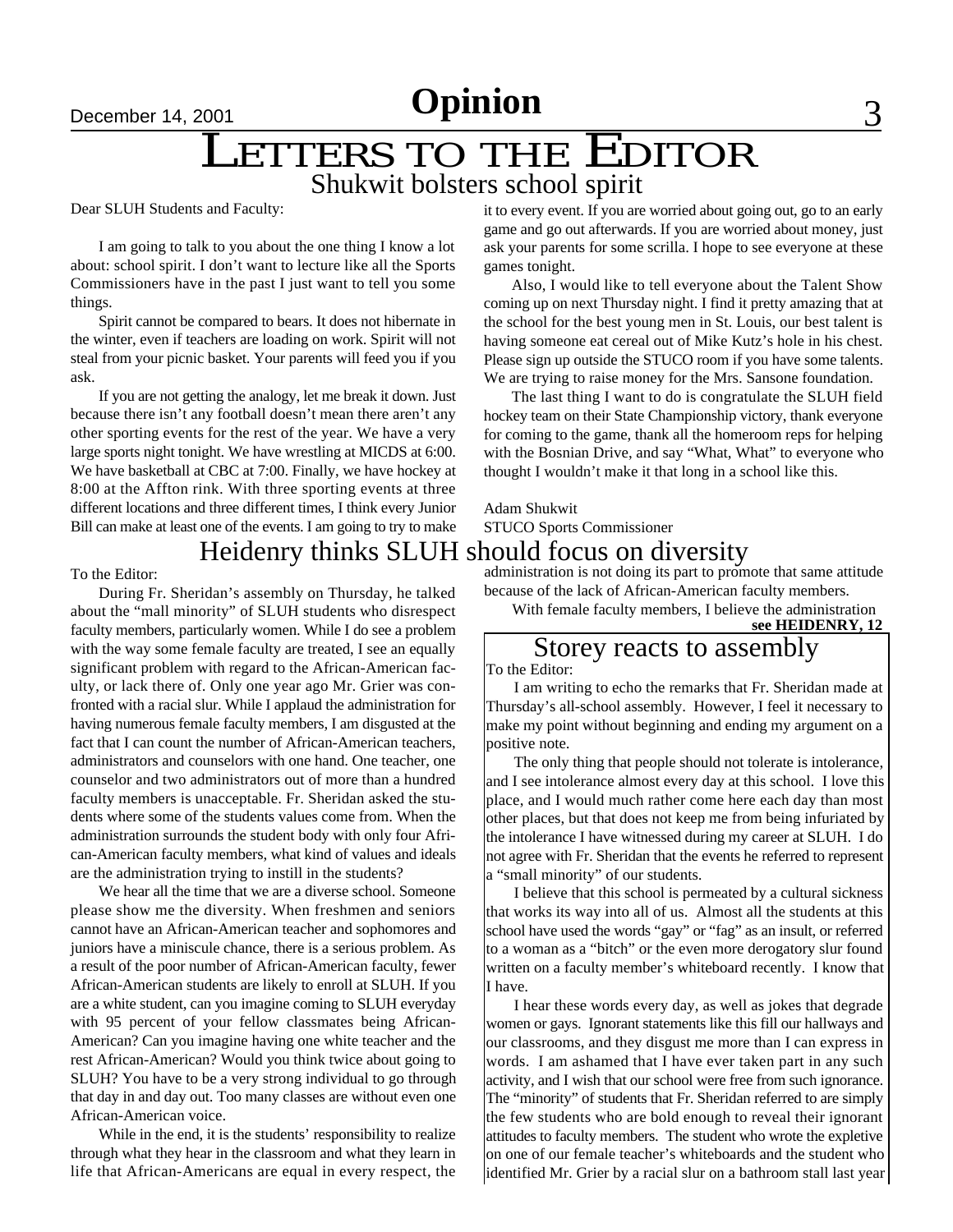# 4 **Opinion Sports** December 14, 2001 SAC OF TOYS

#### (from 1)

wondered why the students weren't told about the principal decision before news stations like KTVI and KMOV. Theology teacher Ralph Houlihan, S.J., who was also a member of the Principal Search Committee, defended the administration, but concluded that the administration's silence to the student body "was probably an oversight."

The forum continued with parents reacting to the "oversight" in the same way that Taylor did. Howenstein voiced the feelings of many parents when she said that she was disappointed in the way the SLUH community was notified. She, like others, found out about the decision from televised reports. Sheila O'Toole and others felt that SLUH could still make up for this oversight by explaining more fully what went into the process, as well as giving official recognition and notification to the entire SLUH community. O'Toole believed that the letters would help to quell the "rumor mill" that has altered the real information about the new principal. "I think it would set the stage for a very good transition if all the rumors were negated by a clear statement of how the process was done."

"It's not too late," Howenstein concluded.

Most parents expressed feelings similar to Barb Mahach, who was "tickled silly and delighted" at SLUH's decision to hire a female principal. Mahach believed that a female principal would remove what she called an "atmosphere of chauvinism" that pervades SLUH. Mahach also requested that more respect be given to Schenkenberg, noting that in 20 minutes of discussion, her name had not been mentioned once.

Students, for their part, expressed more concern about what changes Schenkenberg would enforce when she became principal. Clark broke the tension with examples of extreme fear of change at SLUH such as a "people for others" revision of the mission statement or painting the walls pink. Though Clark rightly dismissed these comments as simple ignorance, junior Dan Riley

expressed the concern that students don't know about Schenkenberg's plans and goals for the school, suggesting that she meet with students by class to assuage certain fears.

One of the primary concerns, introduced by Taylor, was that Schenkenberg would outlaw certain traditions at SLUH like the Belly Brigade. SLUH grad John Horgan echoed this concern, urging SLUH constituents to make sure that they did not automatically equate male bonding with chauvinism. Horgan's attitude about the transition was

*"I think it would set the stage for a very good transition if all the rumors were negated by a clear statement of how the (principal search) process was done."* -Sheila O'Toole

best expressed in junior Tom Queathem's suggestion for SLUH: "Let's wait and see."

Houlihan again did his best to dissuade anxiety about Schenkenberg's leadership, stating again how qualified she was, but adding that "Time will prove she's very savvy." Houlihan also noted that Schenkenberg was not beginning a "30 year reign" of SLUH, she was merely becoming the principal.

Sarah Pleban confirmed faith in the search process and in temperate reactions to this new decision. Referring to the long history of SLUH's principals, Pleban observed, "The process works. This school is going to continue on in its excellent tradition."

Clark started the meeting at 7 p.m. sharp while many of the committee's significantly-declined number of attendees

were still shuffling in from the cold December night. After the opening prayer, Clark briefed the committee on the progress of topics discussed at the last meeting. With regards to sexism, the committee plans to bolster the Diversity Team's exchanges with all-female and co-ed schools to promote better male/ female interactions. Clark also suggested to administrators that SLUH develop a dialogue on gender relations among the faculty.

With time slipping rapidly away after the principal discussion, Clark spurred members to the next topic of discussion, stress management. Clark prefaced the discussion with his concern about suicide rates among teens, with suicide being the third highest cause of death in this age group.

Parental concerns focused on the prevention of depression, a medical condition that is often linked to stress. Howenstein again carried the parental banner, expressing a desire for an "emphasis on primary prevention and screening." Mr. Carlson pointed out a need for built-in aids for students, like the Wellness Club. All of the parental concerns essentially amounted to a desire for a cooperative effort between school and students to prevent stress and treat depression. Pleban urged students to reject the typical teenage "code of silence," and to report depression to a trustworthy adult.

Though the committee easily agreed that the school needed to play a role in stress relief, the "how" remained uncertain. Among murmurs of assent, senior Mike Gau, along with Clark, suggested that teachers coordinate tests, so that students would not be loaded so heavily with tests and homework in a single night. Corollary to Gau's point, Jim Knapp, S.J., entered the topic of sleep deprivation into the discussion. "Students are getting between five and four hours of sleep. They need nine. Studies have shown they need nine."

**see SACSTONS, 5** Junior Bobby Madaline attributed the problem of stress as well as sleep deprivation to a fundamental lack of time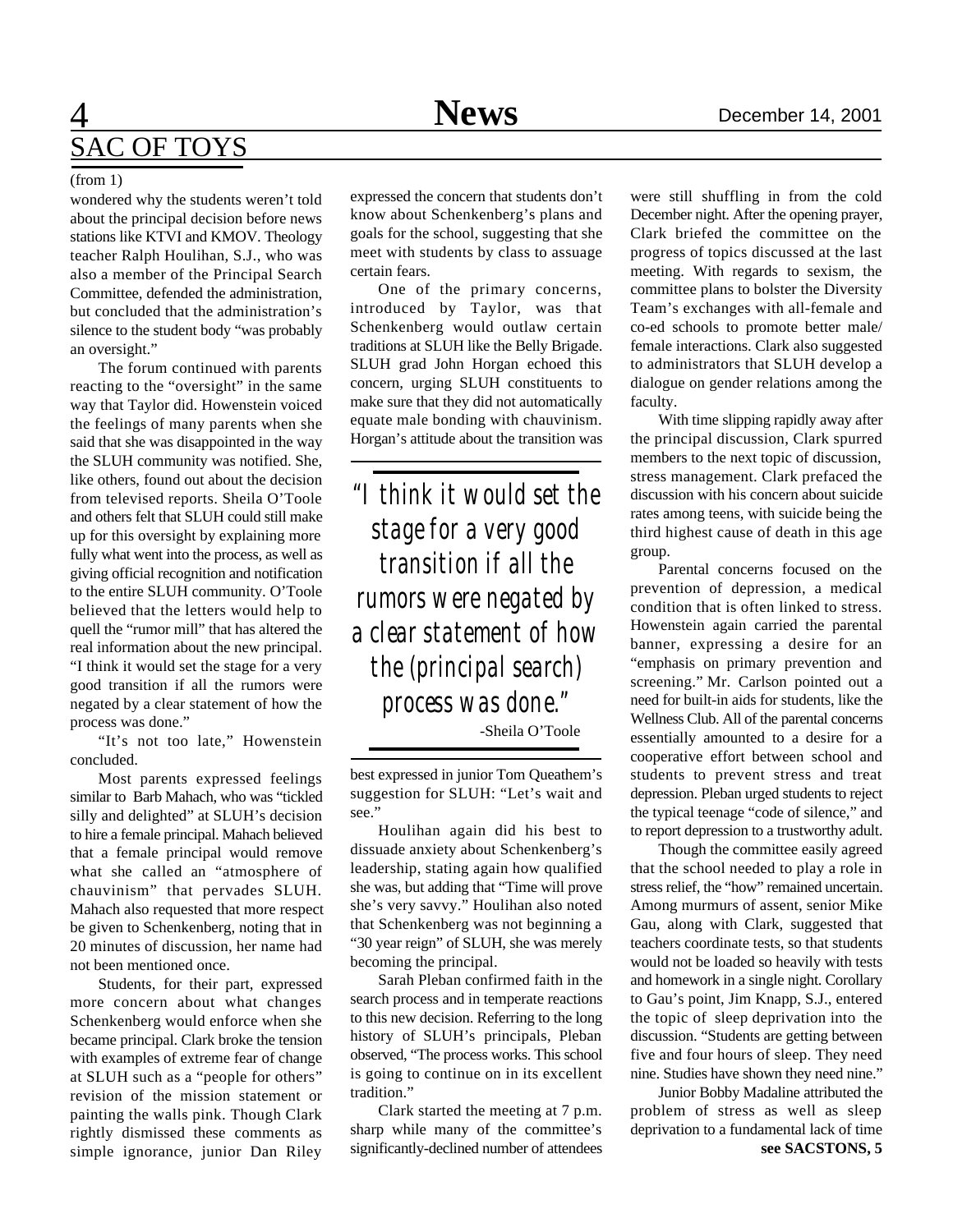

# December 14, 2001 **Space 2001 Space 2001 Space 2001**

# Chessbills set up pawns for fresh season *Bugnitz revitalizes chess club after two years' dormancy*

#### **Brian Fallon Reporter**

E arlier this October, students arlier this October, students two-year absence due to the lack of a moderator. Principal Robert Bannister asked Art Department Chair Joan Bugnitz if she would lead the team, and she agreed. The seven chessmen have competed in two meets so far this season. "We are still trying to get a feel for what we can accomplish," said Bugnitz.

Currently, the team consists of five freshman, one sophomore, and two juniors. Competitors from other schools are mostly juniors and seniors, which makes the meets more intense for the Checkmatebills.

"Everyone here is new in high school competition, including myself," Bugnitz said.

SLUH is 1-1 on the season after bouts with Clayton and New Athens. "I'm really

## ADDITIONAL SAC

#### (from 4)

management skills. Psychology teacher Brock Kesterson agreed, saying, "(Students) need to get priorities straight." Kesterson also noted that many students waste their unscheduled period, goofing off instead of working on the homework that later keeps them up all night.

Though it is certain that many students need to re-evaluate the way they use their time, the committee's and school's task was to help with stress. Physics teacher Paul Baudendistel believes that students need to find someone in whom they can confide, a teacher that they trust and feel comfortable talking to. Baudendistel also suggested that if students thought classes were going too fast, SLUH could change its schedule to extend farther into the summer to slow that pace. Though the second point may be pie in the sky, the committee did strongly agree with the first one. Many students suggested that the counseling department focus on expanding its role as counselors rather than the current focus as college advisors. not a coach, but a moderator," Bugnitz said. "The players are basically teaching themselves."

Freshman Brian Niehaus was appointed team captain because, "he's the

best on the team," according to his fellow teammates. Niehaus has been playing chess since he was in first grade, and has enjoyed being a part of the chess club. "It's an easy way to meet new people," he said.

The club meets every

Monday in the art gallery after school until five, and the team competes in the Eastern Conference meets on Wednesday nights. "We're still learning about the game," said freshman Luke Weber, "and getting a nice feel for the competition."

On Mondays, team members discuss their strategy in matches and play each other to improve their skill.

Sophomore Andrew Burr summarized the students' position on stress and workload, calling the committee's attention to the idea of a well-rounded individual. "You can't just stay balled up in your room doing homework," Burr said. "You need a social life, too."

Students also felt that parents often place undue pressure on their sons. They believed that parents need to let their kids know that they will be supportive. Junior Jonathan Mills suggested that families eat dinner together to talk about the day and reinforce that supportive atmosphere. Mills also urged students to take advantage of SLUH retreats. "(The junior White House retreat) was the greatest Godsend for me this year," Mills said. "(It was) my happiest time this year." Mills said that making up work that was assigned during the retreat was not a problem. He concluded that retreats are a great way to relieve stress during the year.

To sum up the student opinion, Taylor reiterated the evil of stress in young people

During the meets, there are five boards, each having an amount of points that the winner accumulates for his team. The team with the most points takes the match.

> The chess season will continue into the winter until the playoffs in March. The Eastern and Western Conference champions will then compete for the state title. The members of the team are Isaac Dripps, Joe Marincel, Kermit Martignoni, Kevin Mills, Brian

Niehaus, Alex Sciuto, and Luke Weber.

While playing a match against a fellow teammate at practice Monday, sophomore Joe Marincel said, "Chess is cool, but math is better." The team is rebuilding this year, trying to establish a foundation for the club for years to come. "Anyone can still join the team," Bugnitz said.

with many commitments saying, "You end up giving up things that make you happy to make other people happy." For teens who are just discovering their ability to experience a wide variety of extracurriculars, low stress is essential so that they can find out calmly what they really love to do.

Ironically, the discussion of time management was cut short as the SAC's 8:30 deadline approached too quickly to finish the discussion, and without even beginning the last agenda item, that of students "going stag" to a SLUH dance. Clark says that he doesn't think it will be a problem.

In the end, Clark will suggest that the administration send a letter to families explaining the process. Clark also will work with Howenstein to forward techniques of depression prevention in cooperation with SLUH's nurse. The faculty and administration will be advised that the committee recommended student advisement from faculty members as well.

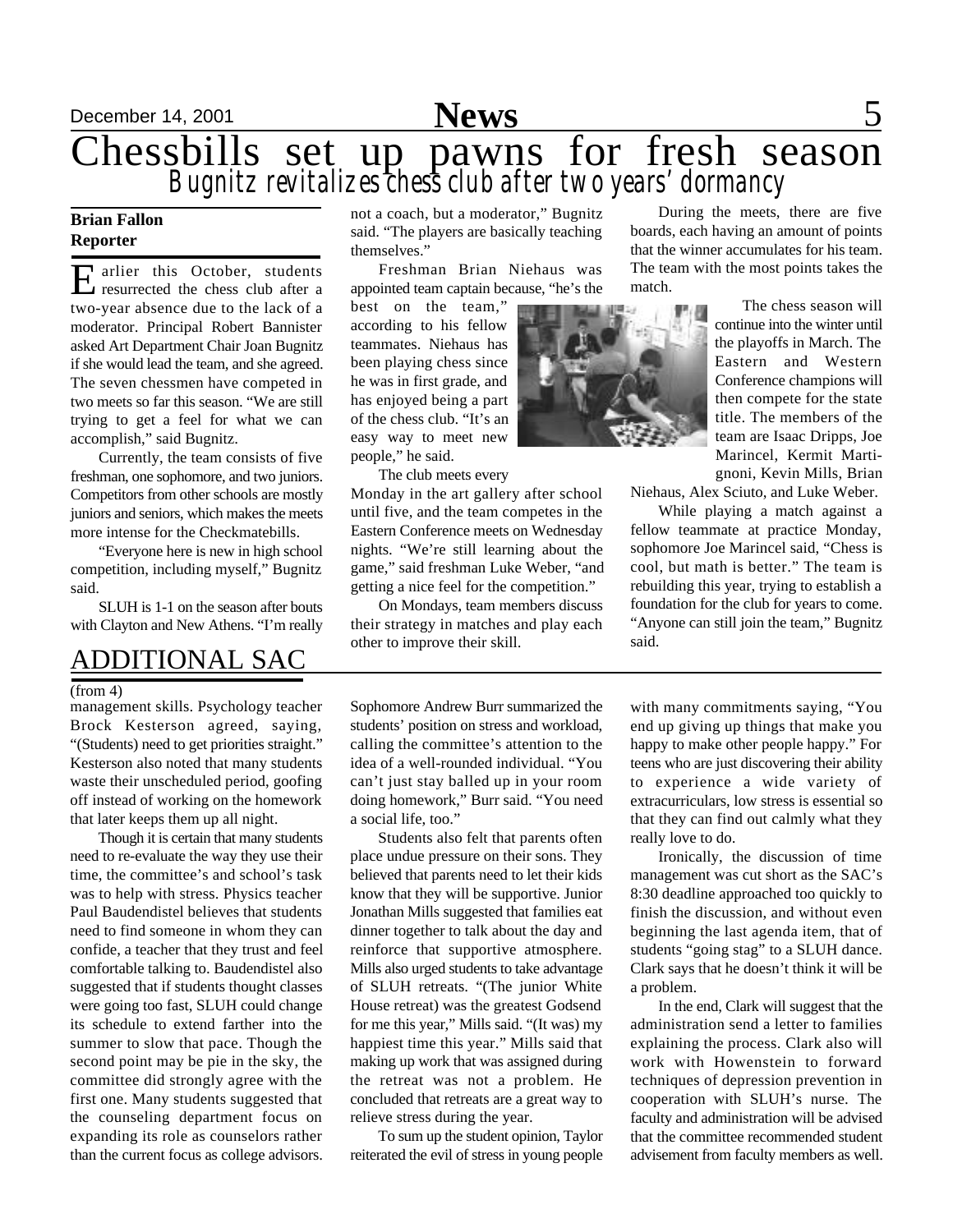# **News**

# 6 **Sports** December 14, 2001 SLUH chorus and band set to deliver annual Christmas concert

#### **Rico Bertucci Reporter**

The melodious chords of a wide variety<br>of musical arrangements will shake The melodious chords of a wide variety the rafters of the SLUH Theater on Sunday, Dec. 16, as the Band and Choral departments showcase their talents.

 Musical Director Bryan Mueller and his Instrumentalbills will take the stage to begin the afternoon's festivities. The Fundamental Band, the Concert Band, the Symphonic Band, Jazz 2, and Jazz 3 will perform several of the pieces they have mastered after a whole semester's toils.

The 65 members of the Symphonic Band will move the audience with their rendition of Pavane, a "slow, beautiful transcription of an 1886 orchestral dance," says Mueller, as well as the contrasting, upbeat "rhythmically complex 20th century piece, 'Sea of Emotion.'"

Joe Gilfoil, who recently acquired the first chair trumpet seat in the district band, will shine as he woos the crowd with a solo on the dark, mellow flugelhorn to the slow Latin song "My Romance."

### UNDERDOGS

coaches Zimmerman, Steve Brown, and Rob Cherre ignited a spark under the Billikens. "We will not go silently into the night!" exclaimed Brown. "Hey, is my tie straight?"

The score remained tied until midway through the second half. SLUH took the lead on what may have been the most dynamic play since the Immaculate Reception. Senior Andy Skosky flanked Shukwit on an odd-man/woman rush. Shukwit shot, but it appeared ready to be saved. So, instinctively, Skosky laid out parallel to the ground with his bionic arm extended, redirecting the ball past the bewildered goalie. Said Skosky while grimacing in pain, "I was thinking that as a Jr. Bill, I have a responsibility. A responsibility that transcends my own well-being. Gosh, my arm hurts, though."

Other jazz highlights will include Erik Cheverud's tenor sax solo on the fast swing "Six by Six" and the mambo "Ran Kan Kan."

Last year, the exceptionally talented Jazz 3 earned first place at the St. Charles West Jazz Festival. Mueller hopes for a repeat when they return to defend their title April 6, saying "We are just as strong now as we were last year."

The sounds of the Orchestrabills will also resonate from the chapel on Christmas Eve, as several symphonic band members, directed by Mueller, will lead the music at the Alumni Mass.

After a small break (just enough time for the audience to refuel with a quick dinner) Choral Director Joe Koestner and his songsters will continue the musical marathon at 4:00 with impressive performances from the Zero Hour Chorus, the Concert Chorus, a Septet, the Varsity Chorus in conjunction with the Cor Jesu Academy Chorus, and a finale of all the choruses combined.

> This year's chorus will perform a **see SINGSONG, 7**

With a late 2-1 lead, the Bills dropped back into defensive mode, trying to prevent any Villa scoring chances. But, as fate and the referee would have it, Villa gained another penalty shot on a miscue by second half goalie Mike Lewis. Again, Durbin tied the game with just over 5 minutes to go. (from 2) With a late 2-1 lead, the Bills dropped impersonation. The Jr. Bills had pulled

> With penalty shots were looming, the Bills set out to end the game. A late offensive push, led by senior Mike Pettit, slashed through the Villa defense. With ten seconds left in the game, Pettit put a wrister through the goalie's legs to score the game winner.

> Hysteria ensued. As the fans and players rushed the field, the ref called the game. The realization of what happened set in. The boys screamed. The girls fell to their knees and cried. Villa fans stood in disbelief. Brown did his best Jim Valvano

# **SPEECHBILLS** SWAY THE JUDGES AT DUSCHESNE

#### **Alex Green Reporter**

Let Sunday, the Speech Team<br>
competed in the second CISL meet competed in the second CISL meet of the school year, at Duchesne Academy in St. Charles. The team competed against hundreds of students from 16 different schools across the metropolitan area.

After two rounds of speeches and nervous nail-biting, CISL President Patti Deak happily arrived to hand out the ribbons. SLUH came out strong, with 12 of 14 team members earning ribbons. Blue ribbons were won by Chris Storey and Alex Green (Duet Acting), Justin Smith and Jake Boesch (Duet Acting), and Brandon Bieber (Poetry). Red ribbons were won by Joey Neilsen (Humorous/Serious Interpretation), Peter Gosik (Storytelling), Dan Lieser (Original Oratory), Joe Thomas (Prose), J.R. Strzelec (Prose), Brian Cunningham **see ORATOR, 2**

off the impossible: they were state champs. Said Cherre of the magnitude of the win, "The 1980 U.S. hockey team, the Minnesota Mighty Ducks, the Allied Forces, and now the SLUH field hockey team: they are all in the same class."

The game ball was awarded to Pettit, who scored the game-winner.

Not lost in the game was the real reason it was being played. Together, the teams raised nearly \$500 for their respective charities. Commented senior Tony Sansone on the game, "What a great day to be a Jr. Billiken!"

An encore is in large demand, and STUCO will not disappoint. A rematch in a different sport is in the works for the spring. The team would like to thank all the fans that came out.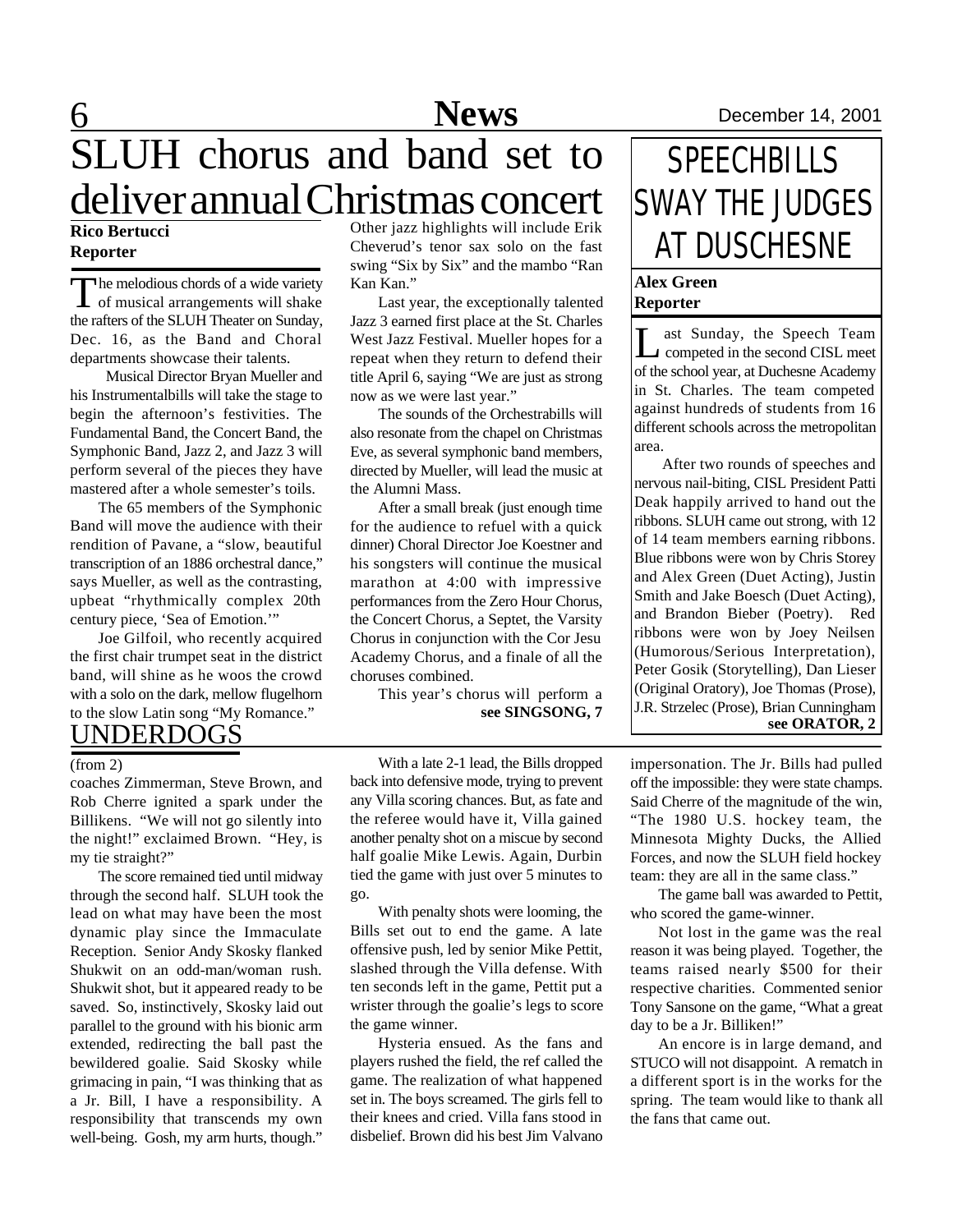December 14, 2001 **Space 201 Space 201 Space 201 Space 31 Space 31 Space 31** Red Cloud Jesuit high school needs scoreboard *Pride approaches NHS for fundraising help* **News**

#### **Patrick Meek Core Staff**

This past October, Peggy Pride, head<br>of the Social Studies Department, his past October, Peggy Pride, head left for Colorado to participate in the Jesuit Veterans' Retreat, where she met someone who changed the way she looks at SLUH in particular and Jesuit schools in general.

At the retreat, which was designed for teachers who have taught at Jesuit schools for more than 15 years, Pride met Bob Braveheart, Director of Diversity for Red Cloud School, a Jesuit school in South Dakota. "He seemed so calm, caring, and genuine," said Pride.

As the two talked, Pride discovered that Red Cloud is not an ordinary Jesuit school. Red Cloud High School is located in the small town of Pine Ridge in southwest South Dakota, on a Lakota Reservation. (The Lakota were called the Sioux until several years ago, when the Lakota leaders decided to go back to their orginal name.)

The school was founded in 1888 by the famous Chief Red Cloud, who petitioned the U.S. government for a

### ORATOR

#### (from 6)

(Storytelling), Brian Wacker (Humorous/ Serious Interpretation), and Dan McDougal (Extemporaneous Speaking).

Although the team performed well at the meet, it is not yet on par with last year's team. SLUH won first place in the Speech League during the 2000-2001 season, but currently trails rival DeSmet. Storey, the team's vice-president, said, "We're a good team and deserve better scores than we're getting."

Said president Justin Smith, "We did a good job despite the amount of time we practiced."

The team is led by Kathryn Whitaker, who believes that the team "is in a transition phase now," but is "trying to regain last year's status." The next CISL meet is in February.

school to be run by the Jesuits. After relentless inquiries, the federal government finally allowed the Jesuits or the "Blackrobes," as Red Cloud called them—to run the school. Construction began in 1887 and finished in 1888. Almost immediately, students from the surrounding area enrolled. Today, the Red Cloud School draws its 600 students from the six surrounding parishes on the reservation. The school is comprised of two elementary schools and one high school.

Because of this unique history, Red Cloud faces issues that most Jesuit schools don't even dream of. One of the major problems that Red Cloud faces is lack of funds. "A greater number of students come from homes and families of poverty. Because of this, Red Cloud cannot charge tuition," said Peter Klink, S.J., Red Cloud's Director of Mission.

Following the retreat, Pride was so

### SINGSONG

(from 6)

mix of new Christmas Carols and older, more classical pieces. Koestner even promises the audience a moment to shine when on the familiar tunes those in attendance will be "invited to sing along." A royal solo will be performed by Dan Becvar, Chris Storey and Conor Hagen to the song "We Three Kings." The Varsity Chorus will perform "O Little Town of Bethlehem" featuring the polished quartet of Alan Naylor, Brandon Bieber, Ted

#### (from 3)

represent an attitude that I see constantly.

Why do we do these things? As men, do we think that it is somehow manly perhaps even our masculine duty—to show disrespect to women or gays? Do we really believe that women or gay men are worthy of less respect than straight men? Do we consider it okay to use such hate speech? If we do not harbor any of these attitudes, we should not use these words or tell these kinds of jokes. They are

"impressed" by Red Cloud that she felt compelled to help them out. One of the ways Pride felt that SLUH could best help the school was to buy it a new scoreboard. Red Cloud's current scoreboard was installed approximately 75 years ago and has been malfunctioning just as long. Pride took her idea to the National Honor Society. "She figured these were the kids who could take the lead," said Jean Elliot, moderator of NHS.

This past Tuesday, Pride introduced the NHS to the Red Cloud School, hoping they could come up with ways to raise funds. Following Pride's presentation, the juniors from the NHS set up a committee to explore ways to raise the necessary money. In January, these juniors hope to begin planning, perhaps implementing their plans as soon as February.

Even with this help from NHS, Pride still encourages other students to help our fellow Jesuit school, saying "I want help from everyone."

Makarewicz, and Brian Werner. The Combined Choruses will sing "Go Tell it on the Mountain" featuring a solo by the talented Ryan Wessels. As a final highlight of the evening the Combined Choruses will entertain with selections from Handel's Oratorio Messiah, concluding with the famous and climactic Halleluiah Chorus.

Admission will be three dollars for adults, and children in grade school or STOREY younger will receive free admittance.

> degrading and hateful, and I hope I never catch myself using them ever again. If anyone reading this *does* believe that his gender or sexual orientation makes him superior, I may not be able to change your mind. Nevertheless, the least you could do is leave that macho crap at the door when you enter this building because those of us who do believe in tolerance should not have to listen to your nonsense.

Chris Storey '02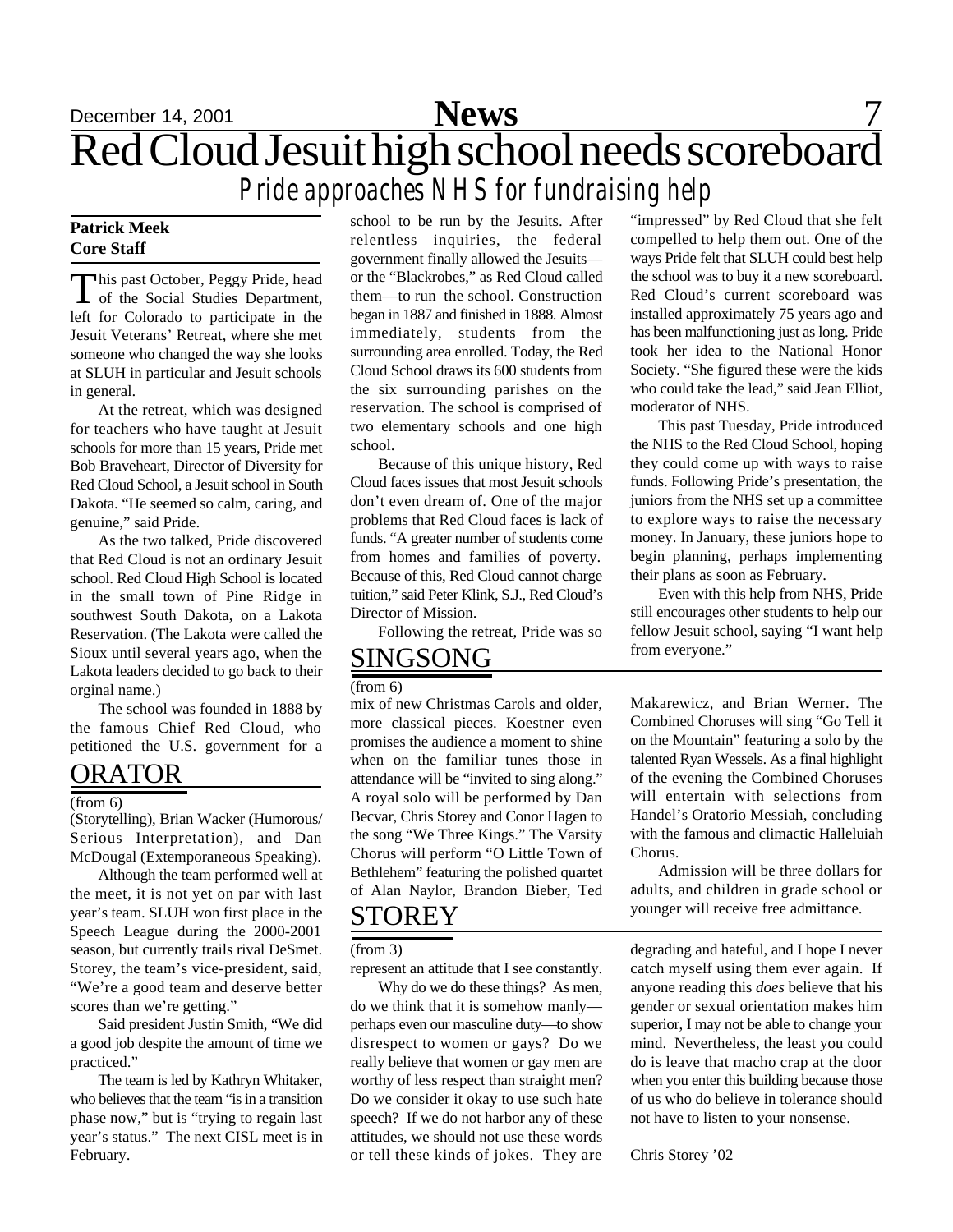# 8 **Sports** December 14, 2001 ADDRESS

#### (from 1)

needed to make some workloads more reasonable, yet elaborated on the wrong ways in which students deal with the pressure they feel.

"You try to bury the pain," he said, referring to student abuse of alcohol and drugs, then went on to talk about suicide, about which he said, "I am worried." He cited the case of David Koeneker, a Kirkwood senior who committed suicide recently, saying he was someone who was suffering, yet smart enough to mask his pain from his loved ones.

"Do you know what the effect of suicide is on the family that is left behind, on the friends, relatives, teachers, coaches?" he asked. "Guilt—all the way through their lives."

He went on to examine the ingredients of a suicidal situation, such as lack of dialogue and openness between friends and loved ones. Abuse of alcohol and drugs only compounds the problem, he said.

"We say we're men for others," he asserted, "Why don't his friends stand up and say, 'Hey, why are you taking drugs, why are you drinking in excess—why are you drinking, period?'"

At this point, Sheridan expanded his thoughts on destructive behavior to speak about the growth or the crumbling of a person's inner self. "Who is our real self?" he asked, saying that if one wears social masks during high school, he will continue to do so during college and during the rest of his life.

The greatest academic pressure that blocks one from oneself, he said, is striving for great grades. "If straight 'A's cost you the fact that you can't relax and be with others in an appropriate recreational way, then don't get straight 'A's.

"You are an architect of who you are going to become as a person. Architect well.... I'd rather have you graduating from here as a person who is noble, selfless, compassionate, can create honest relationships.... I'd rather have that than a 4.0 or a 4.23."

Sheridan urged all present to discuss the issues and to keep them in their thoughts, saying, "Bring them to theology, bring them to the pastoral office...bring them home. Discuss them in the corridors, discuss them with your teachers and let them guide you. Don't let them die here.

"And let us always be about the fact that we want to excel in character...that's what it's about. Eveything, *every*thing is character."

Sheridan concluded, "Having said that, at any point I can be attacked if everything isn't satisfactory. But I'd rather be attacked on that issue, trying to build a loving community and an honest community, than not to challenge us to that and to challenge ourselves."

Following the address, faculty and students offered differing opinions.

Said mather teacher Jean Elliot, "I'm glad he addressed the issues he did. I think the faculty share these views with him."

Echoed Chinese teacher Ching-Ling Tai, "I feel it's very timely to address these issues. I think it takes a lot of...courage to talk so openly about a notso-favorable aspect of our school."

Classics teacher Mary Lee

McConaghy offered another sentiment among members of the community, saying, "I feel that the issues he raised are ongoing issues...I would rather see us talking about the issues earler in the year."

Reactions among students were also varied. Said one anonymous sophomore, "There's definitely a problem with drug and alcohol abuse, but I don't think (Sheridan) understands the pressures we have to face."

Freshman Jared Luner said, "He made really good points that were very important and that needed to be considered by the student body."

Said an anonymous junior, "I didn't think it (the talk) was useful. It seems like he tells us the same stuff every time, nothing new."

Echoed another, "He seemed more concerned about the integrity of the school than the integrity of individual people."

"The point wasn't just to sit there and listen," added another junior, echoing one of Sheridan's great hopes. "The point was to walk away and discuss it with your friends."

*Matt Hoffman and Brian Kane conducted interviews for this article.*

# THIS WEEK IN *PREP NEWS* HISTORY

#### **December 16, 1983 Volume 58 Number 16**

"Despite the fact that the seniors will be away on project, the sun may continue to shine over SLUH. The plans for continuation of the Prep News over this time gives proof to the possibility of this occurance.

Anchored by the protemporae team of Dave Frattini and Greg Stohr, the PN will continue its weekly publication. Over this time Mr. Raterman hopes mainly to "recruit people, who will learn their trade (that of typist or reporter) for the upcoming year."

**December 15, 1995 Volume 60 Number 14** SLUH Staff Takes Double-Duty in the Absence of the Ailing Clark

"Assistant Principal for Academics Mr. Art Zinselmeyer has also taken some of Clark's duties, mostly discipline problems, he said. Zinselmeyer noted that this was not the best time for him to take on this extra burden because senior exams are coming up next week, but he also has kept a sense of humor about the situation.

'It's been very hectic, but we're all so very concerned about Mr. Clark. Deep down I'm glad it's him and not me. I can almost feel his pain.'

As far as Clark's health, he said yesterday in a telephone interview that Monday's surgery went well and that, aside from a few normal side effects after surgery, he's feeling ok, but anxious to get back to his job.

'I've missed school very much. I've been bored to death sitting around the house thinking of stuff to put on my answering machine.'"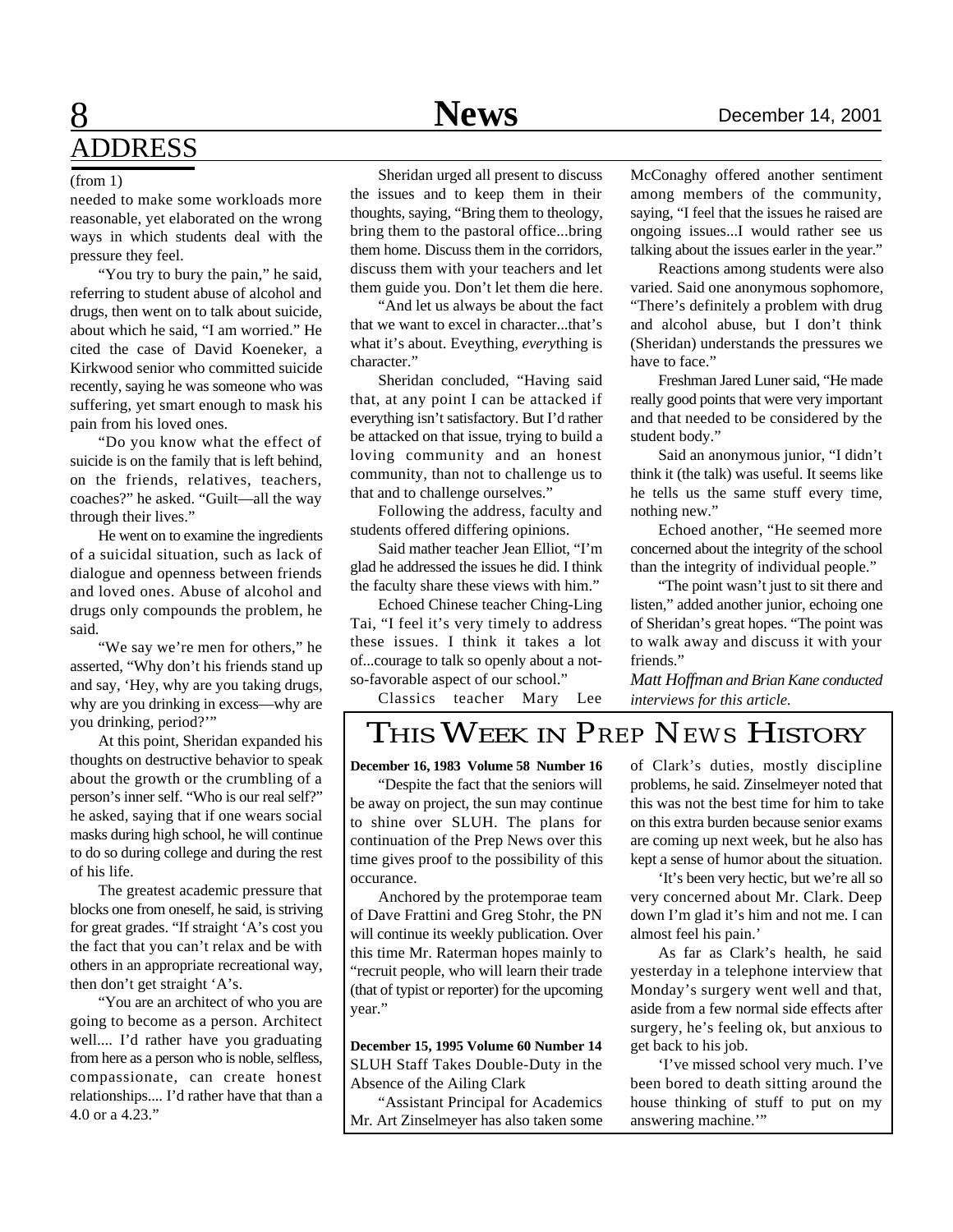## December 14, 2001 **Sports** 9 Basketbills take third in Webster Class **Sports**

#### **Reid Heidenry Reporter**

Friday night the Basketbills played<br>Webster for a shot to go to the chamriday night the Basketbills played pionship game of the Webster tournament. Webster wanted to go to the finals themselves, and defeated the Jr. Bills 47- 39.

Poor shooting by SLUH and smothering defense from Webster gave Webster the early advantage and a slim 11-9 lead at the end of the first quarter.

Webster's offensive attack revolved around three guards on the perimeter. Passing the ball efficiently, Webster was able to get wide open looks from beyond the arc. The open looks, though, only translated into 8 for 29 from three point land. When they couldn't hit the three pointers, they went to the boards to clean up. During one possession, Webster had the ball for a minute and a half and got three offensive rebounds before finishing it off with a three-pointer.

"We got out-physicaled," said head coach John Ross. "We tried to rely on our height, and the bottom line was that they

wanted the ball more than we did." Webster finished with 32 rebounds, 14 of them on offense.

To complement their offensive attack, Webster played hard defense, con-

testing every shot with a hand in the shooter's face.

Of Webster's defense, Sean Reidy said, "Their quickness and tenacity made it very difficult for us to penetrate the seams and get good shots off." Webster's defense held SLUH

to a 13 for 51 shooting night, converting on only 25 percent of their shots.

Despite the poor shooting and rebounding, SLUH stayed in the game with their own tough defense. SLUH finished with 13 steals to Webster's four and only allowed 30 percent of Webster's shots to drop. Also keeping SLUH in the game was junior guard Jason Laflore. "Jason really sparked the team play," said Ross.

Laflore finished with four steals and breathed life back into the team late in the fourth quarter, taking a pass from Rob Boehm and hitting a trey. The three was not enough, however. Still down late in

> the game, the Basketbills were forced to press and foul. Webster made enough free throws in the end to pull away and win the game 47-39.

> Kris Lowes and Matt Wyrwich both finished with 11 points.

> > After the loss

against Webster, SLUH played for third place against Lee's Summit North, a Kansas City powerhouse. "They came all the way from KC, so we knew they weren't going to just roll over for us. We knew we had to play big," said junior Phineas Troy.

Lee's Summit jumped on SLUH early and took a 15-14 lead in the first quarter. Going into the second, SLUH fought back, **see RIMROCKER, 11**



**Rob Boehm soars above the Lee's Summit defense.**

Singletbills grapple in Mehlville Tournamen

#### **Mike Smallwood Reporter**

M restling tournaments are designed to do one thing: get a wrestler more time on the mat. At the Mehlville Tournament last Friday and Saturday, SLUH wrestlers got at least three matches against opponents on various teams from around the area, such as Hazelwood West, Fox, Kirkwood, and Affton.

SLUH was slated to take on Mehlville in the first round. This dual meet style tournament still allowed the Jr. Bills to show their strength as a team. John Stathopulos (275) got the tournament off to a good start with a pin in the first period after slamming his opponent to the ground for a takedown.

Rob Nahlik (112) continued the winning ways, pinning his opponnent as time expired. The referee's hand smacked the mat to signal a pin as the clock illuminated all zeroes.

Co-captain Joe Bommarito (152) had his season opener in the first round of this tournament as his back felt good enough for competition. Despite his admitted nervousness, he attacked his opponent with intimidating quickness early in the match, getting the first takedown. He followed up with several more takedowns in the following periods to win the match 8-5.

Of his return, Bommarito said, "I felt really good and was just glad to help the team out."

The team racked up a total of 55 points in the first round to be one of the top teams.

The second round started off similar to the first. Stathopulos got his man disqualified for stalling after wearing him out so much that his run-down body forced him to give up after the ref finally gave him his fifth warning. This win however, was followed by several tough losses to the Fox varsity lineup.

It was not until Chris Wagnitz (145) put his opponent in his sightline that the Jr. Bills picked up another victory. He was involved in a tight match that he won in a similar fashion to Stathopulos'. Wagnitz was able to escape the grasp of his adversary early in the third period. Then his opponent committed two critical mistakes, an illegal hold and a stalling penalty. Both violations resulted in one point and a Wagnitz win 4-3. Wagnitz is "going to suprise a lot of people," according to head coach Tim Curdt.

Bommarito picked up another win through several crushing takedowns of his opponents. Colin O'Brien (160) got another win with a 6-0 victory. The team only accumulated 15 points while Fox

**see FIREMAN'S CARRY, 12**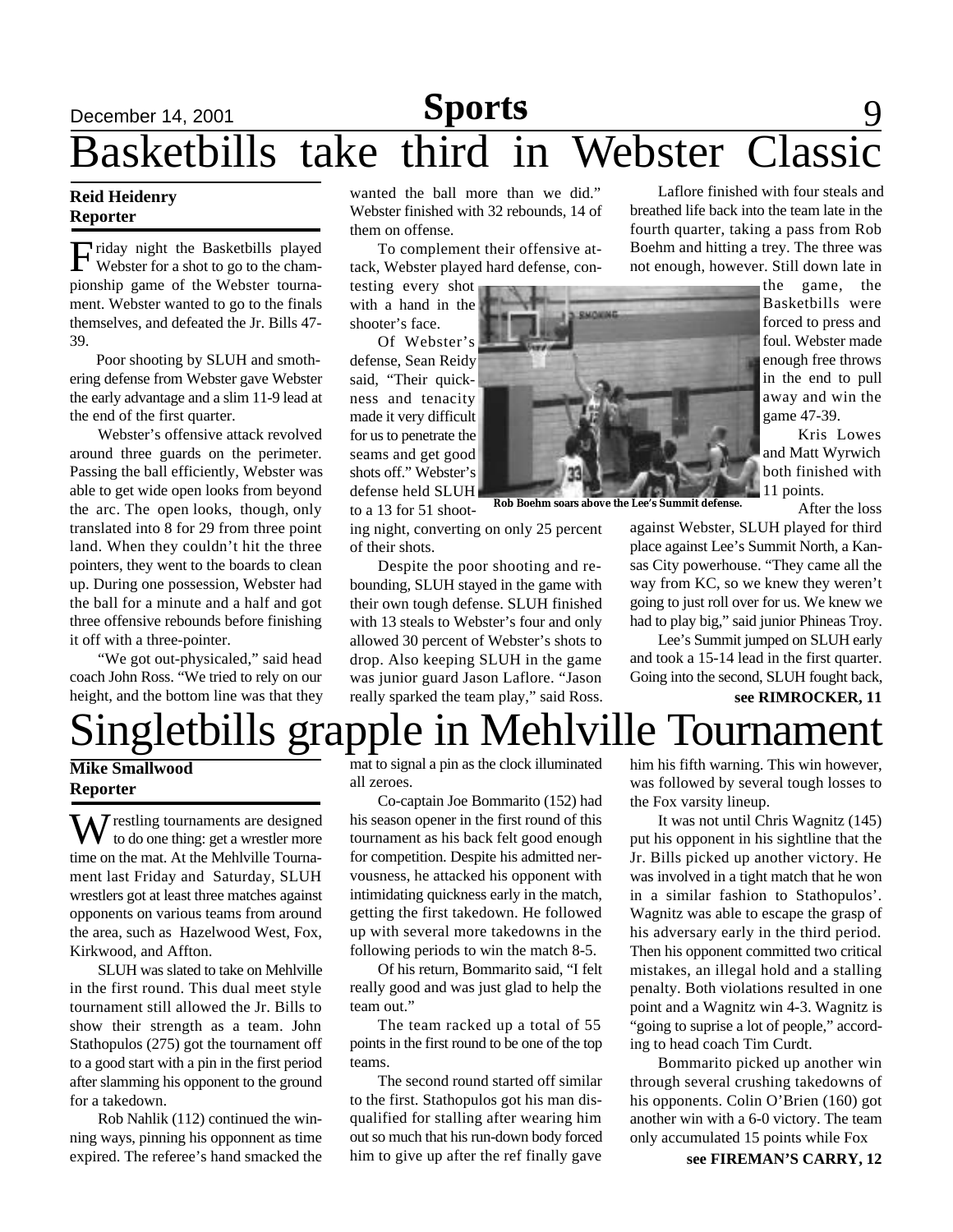## 10 **Sports** December 14, 2001 Hockeybills move to 6-3-1 at halfway point *Jr. Bills allow 55 shots to CBC in 5-1 loss, edge Parkway South* **Sports**

### **Brian Wacker Reporter**

The varsity hockey team went through<br>another mediocre week. Once again, he varsity hockey team went through the Jr. Bills couldn't muster up a solid effort versus another MCC rival. Also, they had to rely on late-game heroics to avoid a winless week.

The CCMBills went into last Friday's matchup with MCC powerhouse CBC with a renewed sense of confidence, having amounted an impressive 5-2-1 record. But the team must have forgotten to pack its sense of defense in all the excitement. The first period was absolutely dominated by the Cadet offense. The KoHoBills were lucky to come out of the period with a 2-0 deficit. "They took us to school for the first period," commented Joe Mantovani.

The Cadets struck quickly in the second period, extending the lead to 3-0. But

head coach C h a r l i e Busenhart apparently lit a match under the rears of the IceBills. They charged back in an attempt to alleviate some of the pressure on the defense.



fense from the **A Parkway South shot slips by SLUH goalie Effinger in the 2-1 win.**

John Greffet took it upon himself to cut down on the lead, wristing a shot past the first period. The Cadets scored twice in the final period, while keeping SLUH's offense silent. The final score was 5-1, but it could have been worse. The Jr. Bills allowed 55 shots on goal.

befuddled Cadet goalie.

The second period ended with the score 3-1, but the PuckBills had the momentum. Trying to capitalize on the mo-

"Anytime you allow 55 shots on goal, something isn't right. We are just lucky (sophomore goalie Charlie) Effinger kept us as close as he did," said Bobby Lachky.

Rattled by the subpar performance, the PatJablonskiBills faced the Patriots from Parkway South on Tuesday. At the beginning of the game, things looked the same as Friday. The Patriots struck first on a fluke goal that got by Effinger. "That is so typical of Parkway South," said Brian Connelly, "scoring on a cheap goal like that."

The NHLPA'93Bills put their offense together, but came up empty for the first two periods. With three minutes left to go in the third, sophomore Kyle Butler scored the equalizer. Then, just seconds later, Mantovani put the Bills ahead. SLUH held off a late Patriots charge to escape with a 2-1 victory.

It was a tough week for the BladeBills but they look to learn from it. "We've made mistakes, but now we know how to correct them," said Greffet. They'll need to be fixed by Friday when SLUH hosts rival DeSmet in a Texas-style cage match at Affton at 8:45.

# Racquetbills rout Chaminade Flyers 7-0, fly high at 5-1

#### **Mike Gau Reporter**

A fter a 6-1 rout of the Not-So-Golden<br>Griffins last Tuesday, the Racquetfter a 6-1 rout of the Not-So-Golden bills faced the formidable Chaminade Flyers last Thursday at West James Racquetball Club in the heart of Saint Chuck.

A weak Chaminade effort coupled with a strong Jr. Bill effort led to a 7-0 route of the Flyers. Two Flyers actually failed to show up to the match, so the Jr. Bills started with a 2-0 lead.

The five Jr. Bills who actually played their games all manhandled their opponents with little or no effort. According to captain Kevin Moore, "We finally showed our team strength by not going into any tie-breakers."

Senior fifth seed Matt Soraghan said, "We looked as good as the Arch does now that it's illuminated."

Going into Tuesday's rematch against Vianney, the Undefeatedbills were perhaps a little overconfident. Sophomore sensation Phil Matthews said, "I don't

know if it was our 5-0 record or all the coverage we received on John Stewart and Nick Brescia's sports open line Friday after school on The Pulse. I don't really know, but we didn't play well at all."

Moore whipped out a quick victory over the injury-prone Phil Alles, and Joe Sharamitaro handily defeated Ryan Ahillen. In the fifth seed match Soraghan humiliated his opponent. The losses from Gau, Schumert, Chris Guilfoy and the dynamic doubles duo of Matthews and Mike Brand led to the first, and hopefully last, loss of the season for the J-Bills.

Schumert summed it up, saying, "It was as if we had never played before."

Unbeknownst to most, Sharamitaro is the only player left undefeated. Like fellow seniors Moore and Schumert, this is Sharmitaro's third year on varsity, and his experience is proving to be a huge asset to him and the team.

Everyone is cordially invited to come see Da Bills battle Parkway Central on Tuesday.

score. They forgot about stopping the Cadets from s c o r i n g , though, resorting to the sloppy de-

m e n t u m change, they came out looking to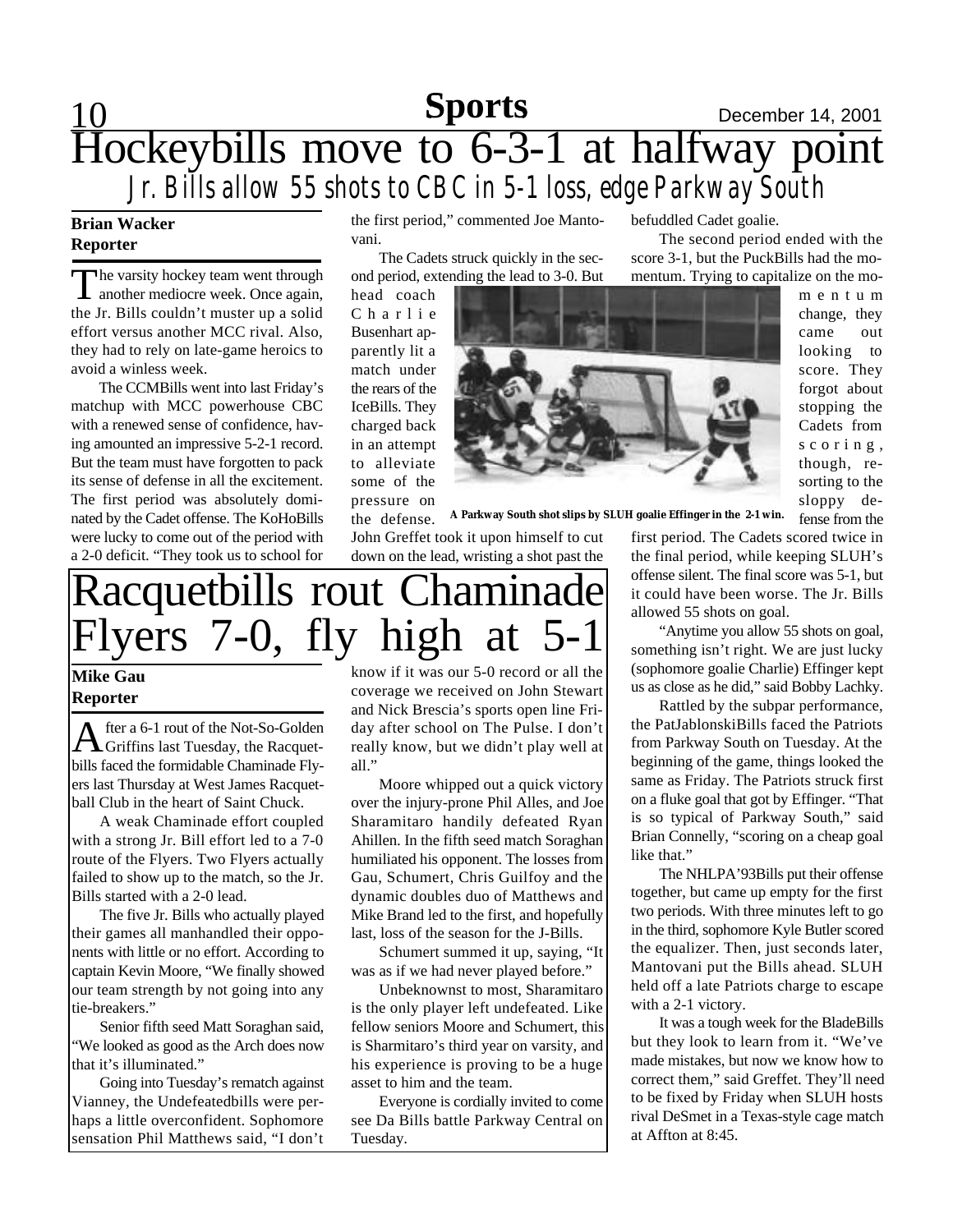# December 14, 2001 **Sports** 11 RIMROCKER

#### (from 9)

outscoring Lee's Summit 12-5 and going into the locker room up 26-20. Freddy Daues did his part, putting in 10 points for the game on 5 for 7 shooting. The shooting woes that had plagued the Basketbills against Webster were answered with 7 Jr. Bills shooting over 50 percent and a team average of 51 percent. SLUH swept up the glass, grabbing 16 offensive rebounds and 36 total. Wyrwich had 12 of those rebonds. To go along with that, he had 7 blocks, 8 points and a 2nd place finish in the 3-point contest earlier that day.

"The bottom line for us was that the ball went in the basket. We shot well, and we hit the boards a lot more," said Ross.

Lowes continued to dominate, snatching 5 rebounds and scoring 18 points, including a buzzer-beater inside half court at the end of the third quarter. Lowes was chosen to the All-Tournament team as well. Also doing their part were Jason Laflore and Adam Siebenman, putting in 8 and 7 points, respectively. SLUH won 63-50 and took the third place crown.

On Tuesday, SLUH played yet another road game, this time against St. Mary's. The game started off slowly, with St. Mary's eating time off of the clock and taking selective shots. After missing two early threes Lowes decided he was going to take the ball to the rack. After Lowes got in the air, St. Mary's had no one who could get that high to stop him. He finished with 23 points on 11 for 18 shooting, despite missing a lot of time in the second and third quarters because of foul trouble.

"Once Kris realized that he could take the ball to the basket at will, he did just that," said Ross. At halftime, SLUH had a nice but not comfortable 21-17 lead. Just as St. Mary's had no one to stop Kris Lowes, the Basketbills had no one who could stop Jake Marshall, who went 7 for 9 from the three point line, including four three-balls in the fourth quarter. Marshall had over half of his team's points and was clearly the reason St. Mary's stayed so close.

"Marshall is the kind of shooter who, once he hits a few shots, all he needs is a little daylight and he doesn't miss. The good thing for us was that every time he

# **Sports**

hit a three, they would still be down one or two," said assistant coach Tim Rittenhouse. With 1:18 left, though, Marshall's three tied the score at 41.

After getting the ball back with the same score, St. Mary's drove and shot with 10 seconds left. Before the ball could reach the basket, though, Wyrwich swooped in with a huge block and Laflore snatched the ball. Laflore went to the line with 5 seconds left for a 1-and-1 after being iced by St. Mary's. With the game in his hands, he made the first free-throw but missed the second. St. Mary's got the rebound and raced down the court. With the clock ticking down, St. Mary's put up a last second shot just beyond the three point line. The shot never got past Laflore's hand, though, and the Jr. Bills won 42-41. "It was nice. That's all I have to say. It was nice," said Laflore.

 Ross was pleased with the performance, saying, "It was a tough, grinding game, and it showed a lot about this team that we grinded it out." The Basketbills have their first MCC game at CBC this Friday at 7 p.m.

# Undefeated SLUH makes good showing at Marquette Relays

#### **Mike Petersen Reporter**

The Swimbills looked to showcase their he Swimbills looked to showcase their Friday and Saturday as they headed west for the Marquette Relays. Coming into the 18-team arena, SLUH's 3-0 squad expected to face plenty of competition from rivals such as Parkway South, Chaminade, DeSmet, and Lafayette.

Winning 4 out of 9 relay events, the Jr. Bills finished third overall, trailing Chaminade by only two points and defending three-time state champion Parkway South by 11. The team won the opening event, the 200m freestyle relay, with a time of 1:32.71, less than a second ahead of DeSmet. In later heats, SLUH would win the 400m medley, the 300m butterfly, the 300m breast, and take third in the 400m freestyle.

Head coach Terry Murray attributed the team's success to hard work in practice. "We are working hard, and getting numerous quality times. Winning 4 relay events at Marquette was impressive."

Four seniors, some juniors, and a handful of underclassmen lead the 50 man team. Greg Szewczyk and juniors Tom Heafner, Kurt Doll, Patrick Slaughter, Winslow Tandler, and Carl Thompson all helped the Jr. Bills take third in the Marquette Relays, many qualifying for state times in the 400 Medley Relay, 400 Free Relay, and 200 Free Relay.

The team then took on the notorious P-South swimmers at their home pool. South is led by state record-holding senior Matt Beasley, who, described by Tim Roth, "should be called Beastley, because he is beast." The Jr. Bills suffered their first loss of the season, but fared better than many other teams against South. "They have three awesome guys, and even though we didn't do our best today, it was good to see us compete," said Murray.

The Splashbills swam against Parkway West on Wednesday. "We were definitely tired, but our team is so deep it worked out okay for us," said sophomore Brad Witbrodt. The team cruised past West with impressive times, qualifying for state as easy as you can say "FoPo." Heafner and sophomore Nathan Harris are qualified in the 100 Butterfly event, while Szewczyk and Doll are qualified in the 50 and 100 Freestyle events. Thompson is also qualified in the 100 Breast and 200 Individual Medley with Heafner. Meanwhile, the team has already qualified for many of the other relay events, including the 200 Freestyle, 400 Freestyle, and 200 Medley Relay.

Next up: arch-rival DeSmet, December 18th at 6:00p.m. After the West meet, freshman Tim Heafner said, "I hope DeSmet is as bad at swimming as they are at Water Polo." Show up on Tuesday and give the T-Bonebills some support.